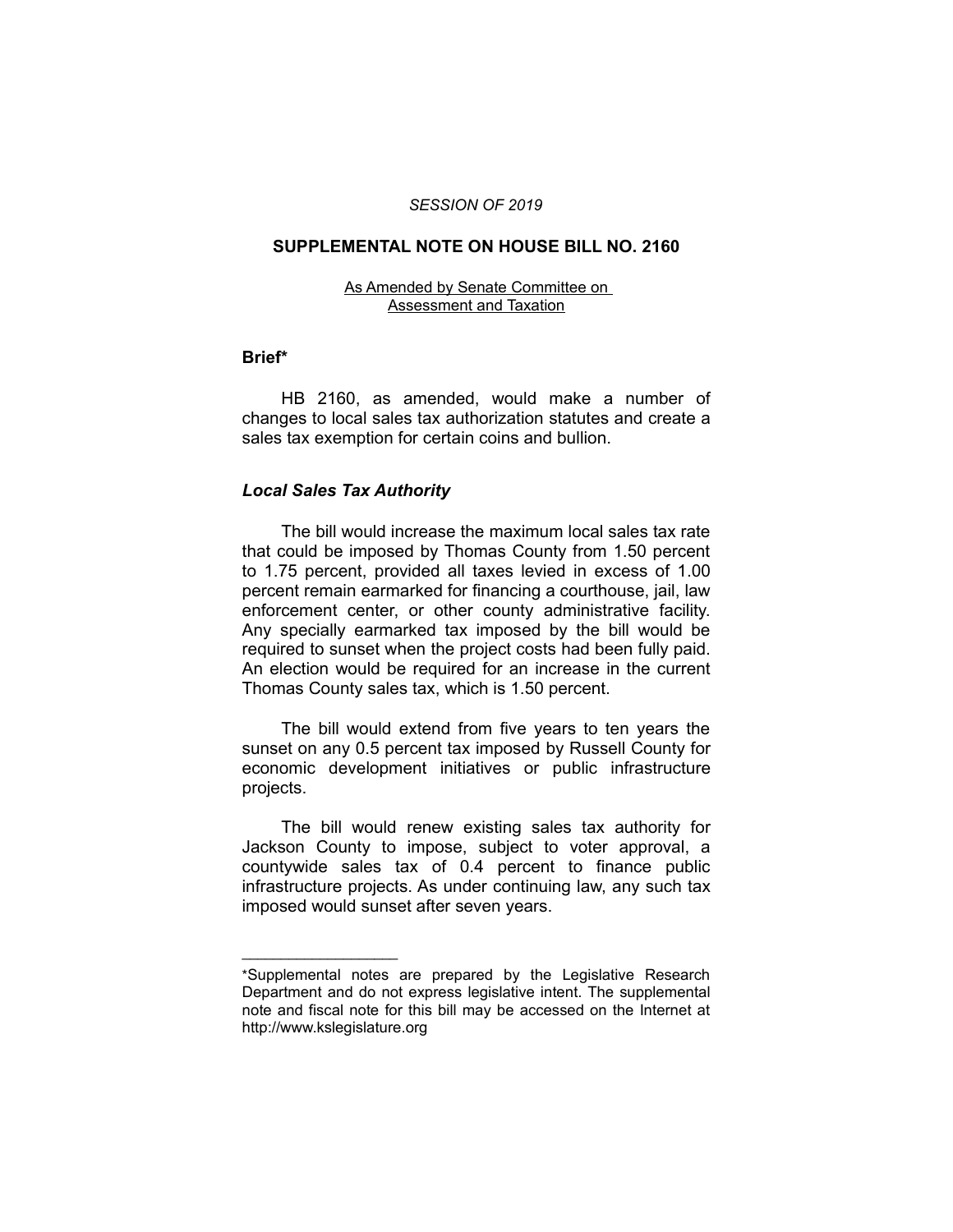The bill would allow Dickinson County to impose, subject to voter approval, a countywide sales tax of 0.5 percent to finance roadway construction and improvement. This authorization would require any such tax imposed to sunset after ten years, instead of five years as in current law.

The bill would extend the authority of Wabaunsee County to impose a 0.5 percent retail sales tax for an additional period not to exceed 15 years, subject to voter approval.

## *Sales Tax Exemption*

The bill would provide a sales tax exemption for all sales of gold or silver coins and gold, silver, platinum, or palladium bullion.

#### **Background**

The bill was introduced by the House Committee on Taxation at the request of Representative Highland on behalf of constituents.

In the House Committee hearing on February 13, 2019, Representative Highland testified as a proponent. Representatives from the Kansas Association of Counties and the Wabaunsee County Commission District 1 also testified as proponents, stating the current authority of Wabaunsee to impose the 0.5 percent additional retail sales tax would sunset in 2022 and the bill would authorize Wabaunsee County to hold an election extending the retail sales tax. No neutral or opponent testimony was provided.

The House Committee amended the bill to remove a provision authorizing Wabaunsee County to conduct subsequent elections to extend the 0.5 percent retail sales tax at intervals not exceeding 15 years.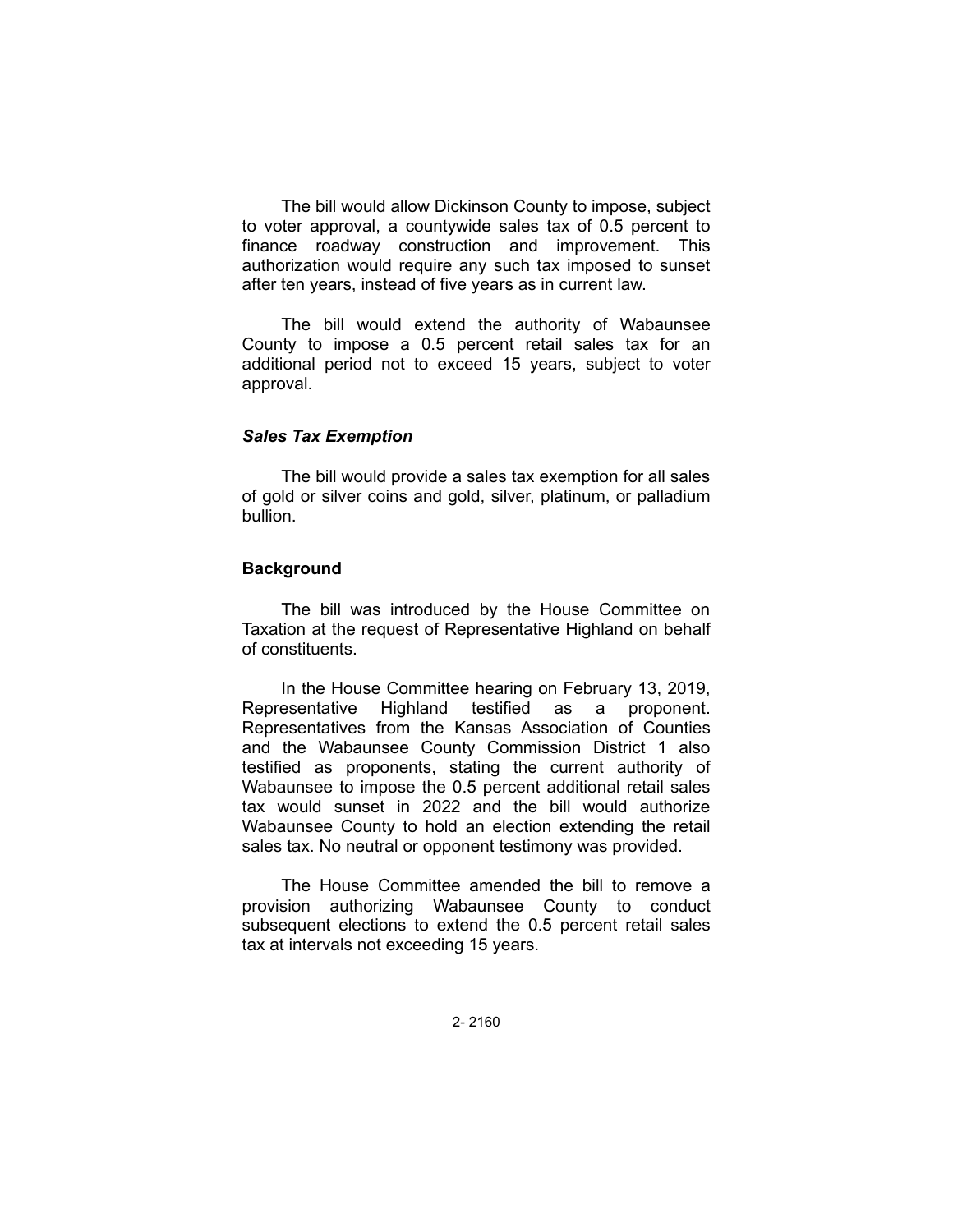The Senate Committee amended the bill to insert the contents of House Bill 2033, as amended by the House Committee of the Whole, except the provision concerning Finney County and to insert the provision concerning the sales tax exemption for coins and bullion.

On January 24, 2019, the House Committee on Taxation amended HB 2033 by inserting the contents of HB 2040 into HB 2033 and removing redundant sections. The following provides the backgrounds of both bills.

## *HB 2033*

HB 2033 was introduced by Representative Adam Smith on January 15, 2019.

In a hearing before the House Committee on Taxation on January 23, 2019, Representative Adam Smith testified as a proponent of HB 2033. He spoke to Thomas County's need for a new consolidated Criminal Justice Center to house the Courts, the County Attorney, the Sheriff's Office, the jail, and the Colby Police Department. He noted that a November 2017 Thomas County election approved a one-half cent increase in sales tax and that the bill would levy an additional one-fourth cent increase. Representatives from the Kansas Association of Realtors and Thomas County also testified as proponents. Representative Awerkamp, Representative Waymaster, and a representative of Dickinson County provided written-only proponent testimony. No neutral or opponent testimony was provided.

The House Committee of the Whole adopted a technical amendment to make changes to the bill's introductory clause.